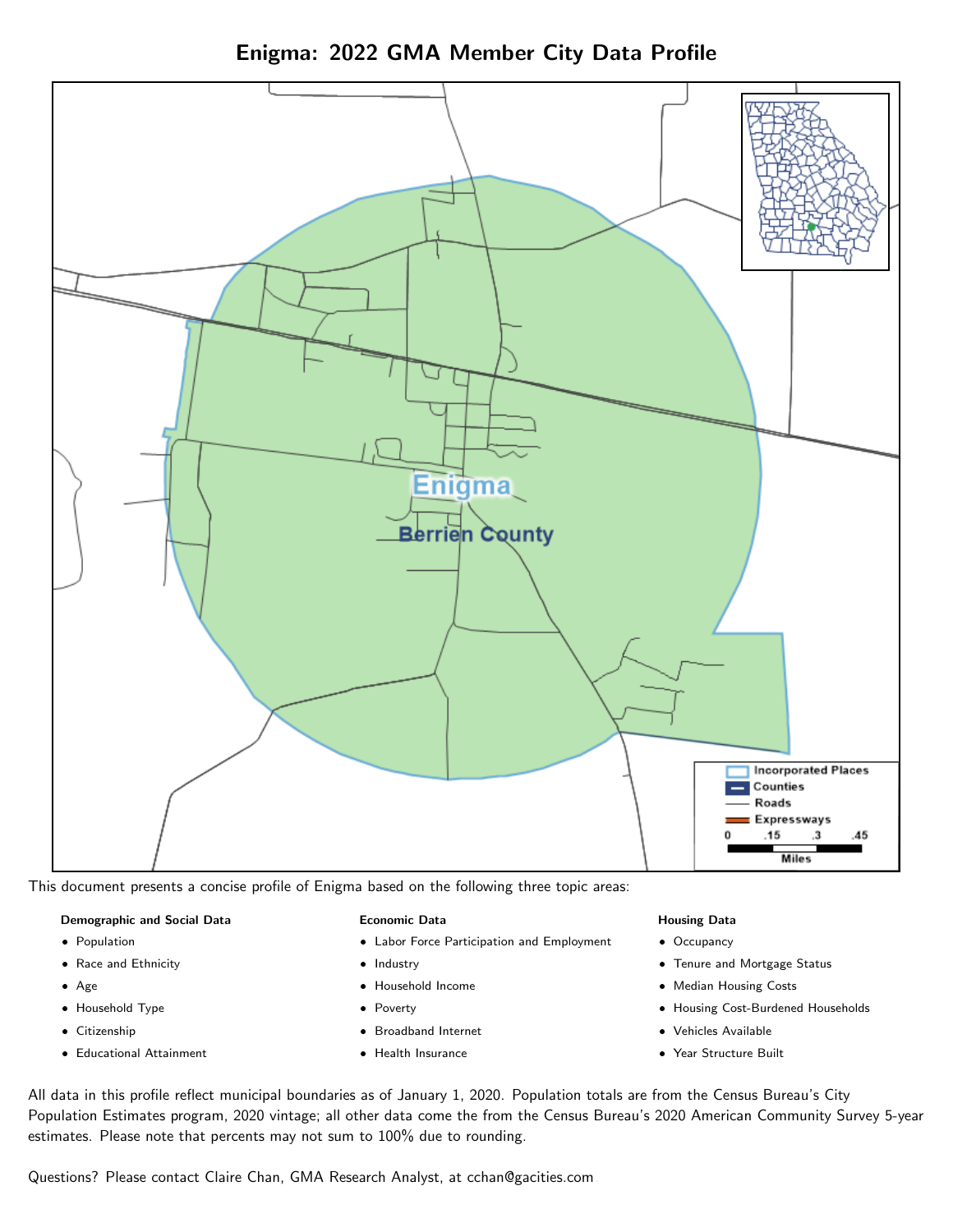# Enigma: Demographic and Social



Age  $2\%$  4% 6% 8% 10% Male **Female** 10% 8% 6% 4% 2% 85 and over 80-84 75-79 70-74 65-69 60-64 55-59 50-54 45-49 40-44 35-39 30-34 25-29 20-24 15-19 10-14 5-9 Under 5

#### **Citizenship**



Source: American Community Survey, 2020 5-year estimates, table B05002 Source: American Community Survey, 2020 5-year estimates, table B15002

#### Race and Ethnicity



Source: U.S. Census Bureau, City Population Estimates, 2020 vintage Source: American Community Survey, 2020 5-year estimates, table B03002

#### Household Type



Source: American Community Survey, 2020 5-year estimates, table B01001 Source: American Community Survey, 2020 5-year estimates, table B11001

#### Educational Attainment



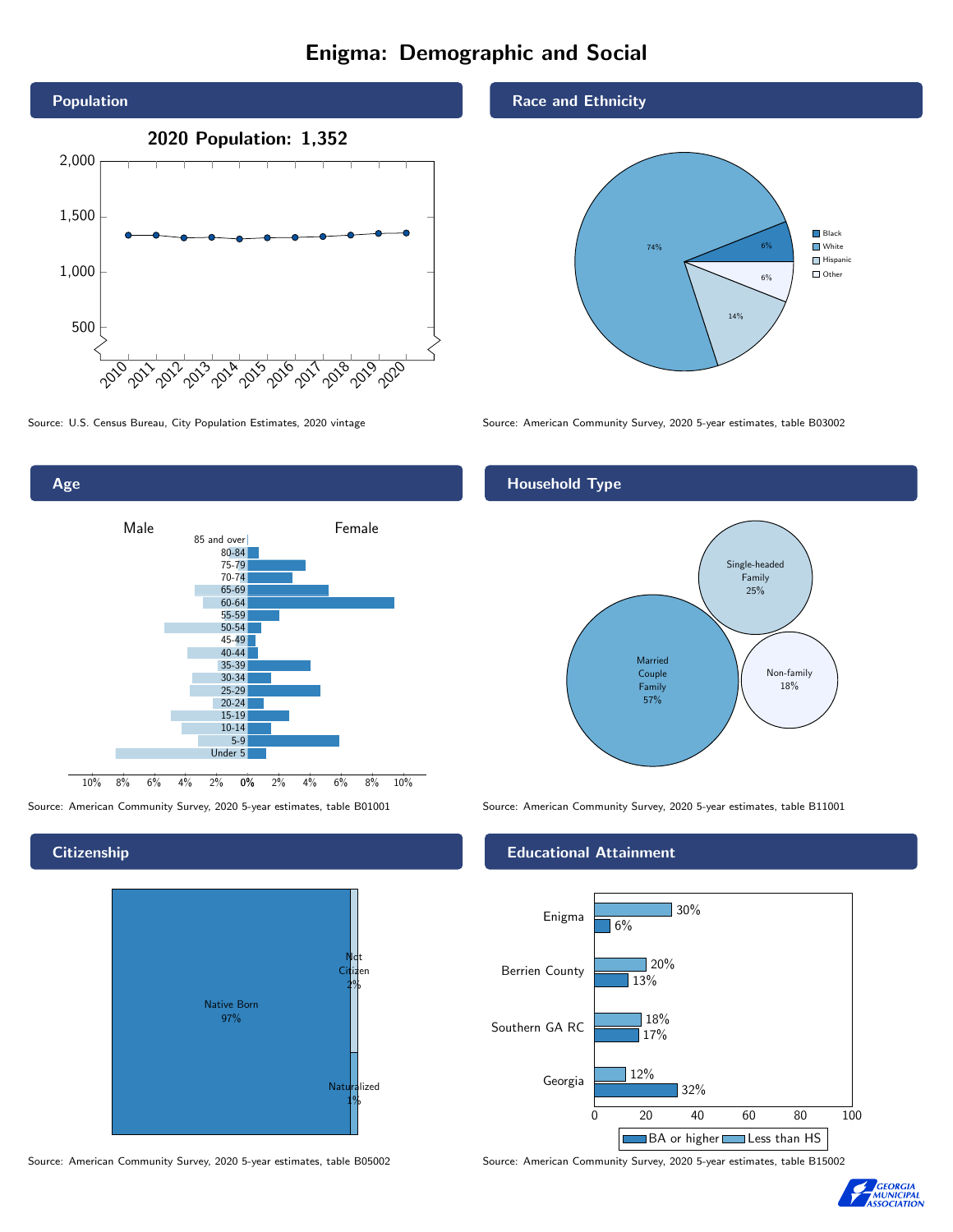# Enigma: Economic



Source: American Community Survey, 2020 5-year estimates, table B23001 Note: Unemployment rate is based upon the civilian labor force.

#### Industry

| Agriculture, forestry, fishing and hunting, and mining      | $4\%$ |
|-------------------------------------------------------------|-------|
| Construction                                                | 21%   |
| Manufacturing                                               | 19%   |
| <b>Wholesale Trade</b>                                      | 3%    |
| Retail Trade                                                | 10%   |
| Transportation and warehousing, and utilities               | 15%   |
| Information                                                 | $0\%$ |
| Finance and insurance, real estate, rental, leasing         | 2%    |
| Professional, scientific, mgt, administrative, waste mgt    | $4\%$ |
| Educational services, and health care and social assistance | 11%   |
| Arts, entertainment, recreation, accommodation, food        | $1\%$ |
| service                                                     |       |
| Other services, except public administration                | 8%    |
| Public administration                                       | $1\%$ |

Source: American Community Survey, 2020 5-year estimates, table C24030



Source: American Community Survey, 2020 5-year estimates, tables B19013 and B19025 Source: American Community Survey, 2020 5-year estimates, table B17010

Broadband Internet No 41% Yes 59%

#### Health Insurance





#### **Poverty**